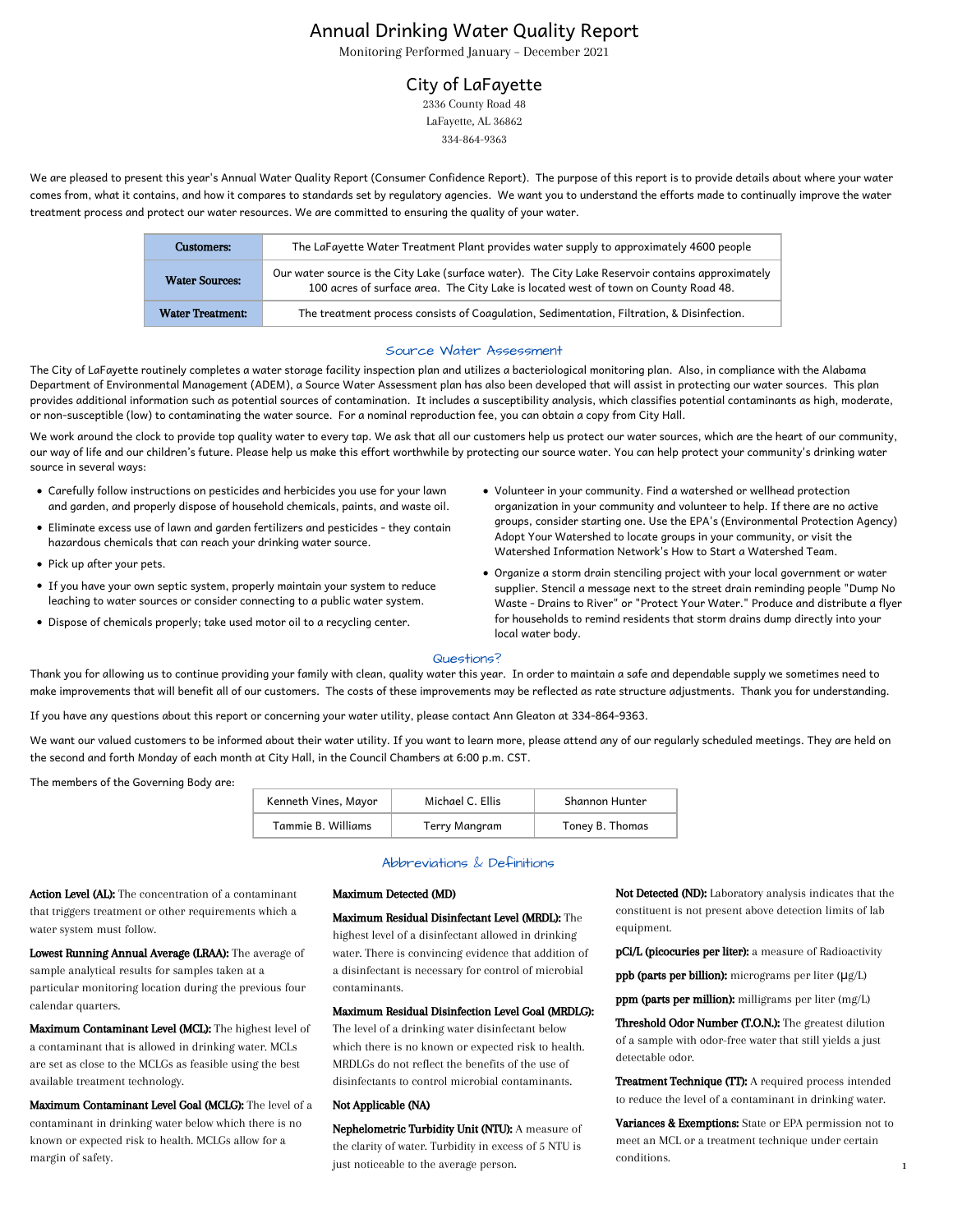## General Information Regarding Drinking Water Contaminants

All drinking water, including bottled drinking water, may be reasonably expected to contain at least small amounts of some contaminants. The presence of contaminants does<br>not necessarily indicate that water poses a health

To understand the possible health effects described for many requlated constituents, a person would have to drink 2 liters of water every day at the MCL level for a lifetime to have a one-in-a-million chance of having the described health effect. The sources of drinking water (both tap water and bottled water) include rivers, lakes, streams, ponds, reservoirs, springs, and wells. As water travels over the surface of the land or through the ground, it dissolves naturally occurring minerals and, in some cases, radioactive material, and can pick up substances resulting from the presence of animals or from human activity. Contaminants that may be present in source water include:

- Microbial contaminants, such as viruses and bacteria, which may come from sewage treatment plants, septic systems, agricultural livestock operations, and wildlife.
- Inorganic contaminants, such as salts and metals, which can be naturally-occurring or result from urban storm water run-off, industrial or domestic wastewater discharges, oil and gas production, mining, or farming.
- Pesticides and herbicides, which may come from a variety of sources such as agriculture, storm water run-off, and residential uses.
- Organic chemical contaminants, including synthetic and volatile organic chemicals, which are by-products of industrial processes and petroleum production, and can also come from gas stations, urban storm water runoff, and septic systems.
- Radioactive contaminants, which can be naturally occurring or be the result of oil and gas production and mining activities.

In order to ensure that tap water is safe to drink, EPA prescribes regulations that limit the amount of certain contaminants in water provided by public water systems. Food and Drug Administration (FDA) regulations establish limits for contaminants in bottled water which must provide the same protection for public health. Some people may be more vulnerable to contaminants in drinking water than the general population. Immuno-compromised persons such as persons with cancer undergoing chemotherapy, persons who have undergone organ transplants, people with HIV/AIDS or other immune system disorders, some elderly, and infants can be particularly at risk from infections. These people should seek advice about drinking water from their health care providers.

Water systems also tests your source water for pathogens, such as Cryptosporidium and Giardia. These pathogens can enter the water from animal or human waste. All test results were well within state and federal standards. For people who may be immuno-compromised, a guidance document developed jointly by the Environmental Protection Agency and the Center for Disease Control is available online at www.epa.gov/safewater or from the Safe Drinking Water Hotline at 800-426-4791. This language does not indicate the presence of cryptosporidium in our drinking water. More information about contaminants and potential health effects can be obtained by calling the Environmental Protection Agency's (EPA) Safe Drinking Water Hotline (800-426-4791).

### Monitoring Schedule

We routinely monitor for contaminants in your drinking water according to Federal and State laws. ADEM allows us to monitor for some contaminants less than once per year because the concentrations of these contaminants do not change frequently. The table below shows the most recent year of monitoring for these contaminant groups - (Date Monitored / Next Monitoring)

| <b>Constituent Monitored</b>                                         | Date Monitored / Next Monitoring |
|----------------------------------------------------------------------|----------------------------------|
| <b>Inorganic Contaminants</b>                                        | 2021 / 2022                      |
| Lead/Copper                                                          | 2019 / 2022                      |
| Microbiological Contaminants                                         | Monthly                          |
| <b>Nitrates</b>                                                      | 2021 / 2022                      |
| Radioactive Contaminants                                             | 2016 / 2025                      |
| Synthetic Organic Contaminants (including pesticides and herbicides) | 2019 / 2022                      |
| Volatile Organic Contaminants                                        | 2019 / 2022                      |
| Disinfection By-products                                             | Quarterly                        |

#### Variances and Exemptions

Based on a study conducted by ADEM with the approval of the EPA, a statewide waiver for the monitoring of asbestos and dioxin was issued.

Thus, monitoring for these contaminants were not required

## Lead & Copper Monitoring

The City of LaFayette completed monitoring requirements for lead and copper in 2019. Twenty sites were sampled without exceeding the Action Level limits for lead or copper. The system will continue to monitor for lead and copper every three years. The next monitoring period for the system will be the period of June – September 2022. Our monitoring results in 2019 were as follows:

| 2019 Results | MCL        | 90th Percentile Sample | Range of Levels |
|--------------|------------|------------------------|-----------------|
| Lead         | $AL = 15$  | $0.91$ ppb             | $ND - 1.7$      |
| Copper       | $AL = 1.3$ | $0.515$ ppm            | $ND - 0.57$     |

Lead in drinking water is primarily from materials and components associated with service lines and home plumbing. The City of LaFayette is responsible for providing high quality drinking water, but cannot control the variety of materials used in plumbing components. If present, elevated levels of lead can cause serious health problems, especially for pregnant women and young children. These recommended actions are very important to the health of your family:

- Use only water from the cold-water tap for drinking, cooking, and especially for making baby formula. Hot water is likely to contain higher levels of lead.
- When your water has been sitting for several hours, you can minimize the potential for lead exposure by flushing your tap for 30 seconds to 2 minutes before using water for drinking or cooking.

Lead levels in your drinking water are likely to be higher if:

- Your home or water system has lead pipes, or
- Your home has faucets or fittings made of brass which contains some lead, or
- Your home has copper pipes with lead solder and you have naturally soft water, and
- Water often sits in the pipes for several hours

If you are concerned about lead in your water, you may wish to have your water tested. Information on lead in drinking water, testing methods, and steps you can take to minimize exposure is available from the Safe Drinking Water hotline or at www.epa.gov/safewater/lead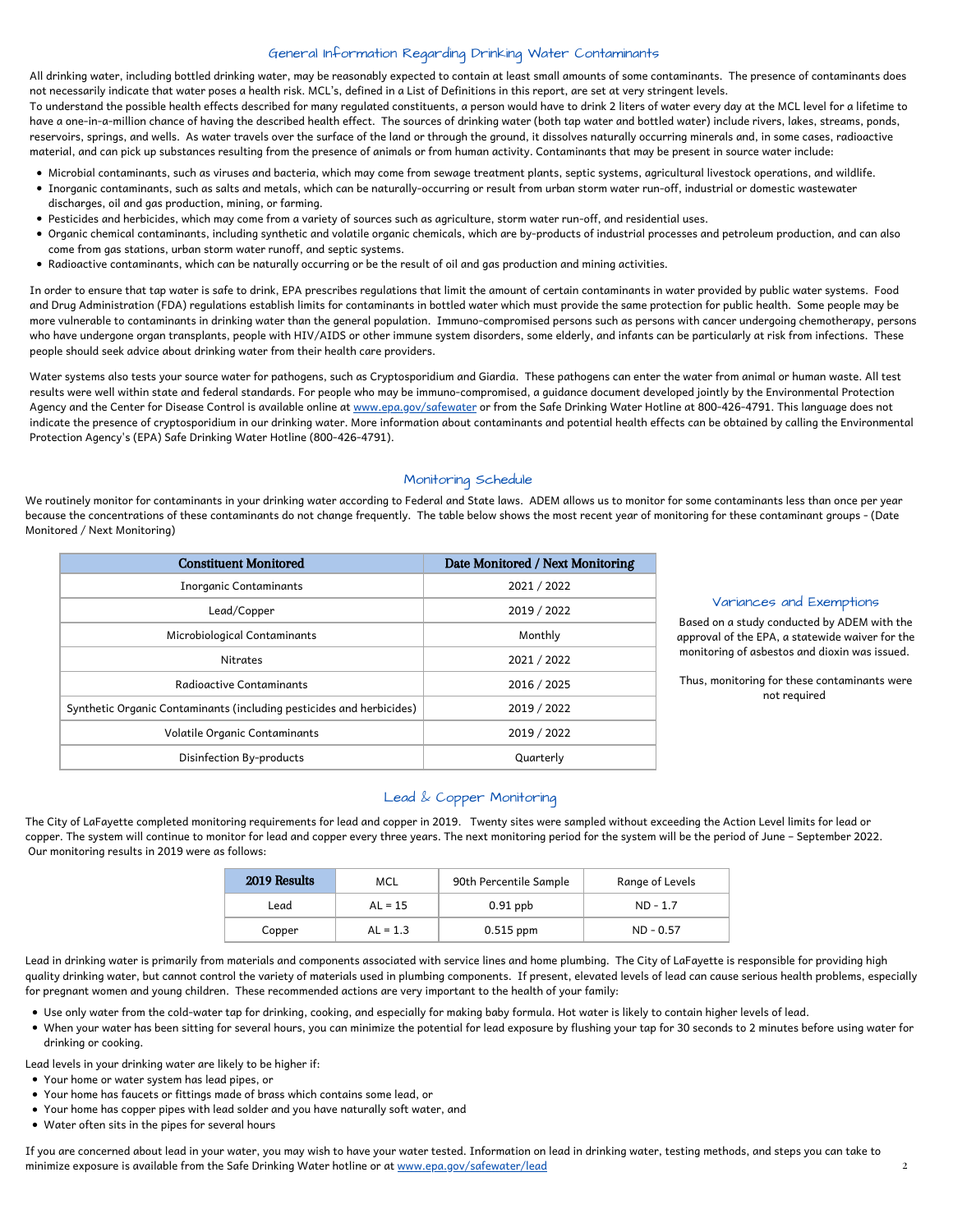#### Our Results

The table below contains results from the most recent monitoring of primary, secondary, and unregulated contaminants. The monitoring was performed in accordance with the sampling requirements established by the Environmental Protection Agency (EPA) and ADEM. Although many more contaminants were tested, the table shows only those contaminants that were detected during the calendar year of this report - unless otherwise noted.

| <b>Table of Detected Contaminants</b>                |                                                                                                                                                    |                            |                                    |           |                                                                                                                              |  |  |  |  |
|------------------------------------------------------|----------------------------------------------------------------------------------------------------------------------------------------------------|----------------------------|------------------------------------|-----------|------------------------------------------------------------------------------------------------------------------------------|--|--|--|--|
|                                                      | Primary Standards - Mandatory standards set by the Safe Drinking Water Act used to protect public health. These apply to all public water systems. |                            |                                    |           |                                                                                                                              |  |  |  |  |
| Contaminants                                         | MCL, TT, or<br>MRDL (What's<br>Allowed?)                                                                                                           | MCLG (What's<br>the Goal?) | Range<br>Low - High (MD)           | Violation | <b>Major Sources</b>                                                                                                         |  |  |  |  |
|                                                      |                                                                                                                                                    |                            | BACTERIOLOGICAL CONTAMINANTS       |           |                                                                                                                              |  |  |  |  |
| <b>Total Coliform</b>                                | <5% present/<br>absent                                                                                                                             | <b>TT</b>                  | 1 positive sample +                | <b>No</b> | Naturally present in the environment                                                                                         |  |  |  |  |
| Total Organic Carbon (ppm)                           | <b>TT</b>                                                                                                                                          | <b>NA</b>                  | $1.13 - 1.99$                      | No        | Naturally present in the environment                                                                                         |  |  |  |  |
|                                                      |                                                                                                                                                    |                            | <b>INORGANIC CONTAMINANTS</b>      |           |                                                                                                                              |  |  |  |  |
| Arsenic (ppb)                                        | 0.010                                                                                                                                              | $\mathbf 0$                | $0.69 \pm$                         | No        | Erosion of natural deposits; Runoff from<br>orchards, Runoff from glass and electronics production wastes                    |  |  |  |  |
| Barium (ppm)                                         | $\overline{2}$                                                                                                                                     | $\overline{2}$             | 0.0207                             | No        | Discharge of drilling wastes; Discharge from<br>metal refineries; Erosion of natural deposits                                |  |  |  |  |
| Chromium (ppb)                                       | 100                                                                                                                                                | 100                        | 0.55                               | No        | Discharge from steel and pulp mills; Erosion of natural deposits                                                             |  |  |  |  |
| Copper - action level at<br>consumer taps (ppm)      | $AL=1.3$                                                                                                                                           | 1.3                        | $ND - 0.57$<br>(2019)              | No        | Corrosion of household plumbing systems;<br>Erosion of natural deposits                                                      |  |  |  |  |
| Fluoride (ppm)                                       | $\overline{4}$                                                                                                                                     | $\overline{4}$             | 1.42                               | No        | Water additive which promotes strong teeth; erosion of natural deposits;<br>Discharge from fertilizer and aluminum factories |  |  |  |  |
| Lead - action level at<br>consumer taps (ppb)        | $AL=15$                                                                                                                                            | $\Omega$                   | $ND - 1.7$<br>(2019)               | No        | Corrosion of household plumbing systems;<br>Erosion of natural deposits                                                      |  |  |  |  |
| Nitrate [measured as Nitrogen]<br>NO3 (ppm)          | 10                                                                                                                                                 | 10                         | 0.225                              | <b>No</b> | Runoff from fertilizer use; Leaching from septic tanks, sewage;<br>Erosion of natural deposits                               |  |  |  |  |
| Selenium (ppm)                                       | 0.05                                                                                                                                               | 0.05                       | 0.00092                            | No        | Discharge from petroleum and metal refineries; Erosion of natural deposits;<br>Discharge from mines                          |  |  |  |  |
| <b>DISINFECTANTS &amp; DISINFECTION BYPRODUCTS »</b> |                                                                                                                                                    |                            |                                    |           |                                                                                                                              |  |  |  |  |
| Total Haloacetic Acids (HAA5)                        | 60                                                                                                                                                 | <b>NA</b>                  | <b>LRAA Range</b><br>$25.9 - 40.7$ | No        | By-product of drinking water chlorination                                                                                    |  |  |  |  |
| Total Trihalomethanes (TTHM)                         | 80                                                                                                                                                 | <b>NA</b>                  | <b>LRAA Range</b><br>$38.7 - 67.5$ | No        | By-product of drinking water disinfection                                                                                    |  |  |  |  |

† One positive **Total Coliform** sample occured on October 13, 2021. All follow up testing was negative. The presence of coliform bacteria in the sample was not a compliance violation. These are naturally present in the environment and are used as an indicator that other, potentially harmful bacteria may be present.

‡ While your drinking water meets EPA's standard for **Arsenic**, it does contain low levels of arsenic. EPA's standard balances the current understanding of arsenic's possible health effects against the costs of removing arsenic from drinking water. EPA continues to research the health effects of low levels of arsenic which is a mineral known to cause cancer in humans at high concentrations and is linked to other health effects such as skin damage and circulatory problems.

» There is convincing evidence that additional of a **Disinfectant** is necessary for control of microbial contaminants

#### Secondary Standards - Non Mandatory standards established as a guideline to assure good aesthetic qualities such as taste, color, and odor.

| Contaminant                  | <b>MCL</b>      | Maximum Detected | <b>Contaminant</b>      | <b>MCL</b> | Maximum Detected |
|------------------------------|-----------------|------------------|-------------------------|------------|------------------|
| Aluminum (ppm)               | $0.05$ to $0.2$ | 0.118            | Calcium, as Ca (ppm)    | <b>NA</b>  | 9.88             |
| Copper (ppm)                 |                 | 0.0021           | Carbon Dioxide (ppm)    | <b>NA</b>  | 17.6             |
| Magnesium (ppm)              | <b>NA</b>       | 2.09             | Conductivity (µmhos/cm) | <b>NA</b>  | 101              |
| pH (std units)               | $6.5 - 8.5$     | 6.4              | Hardness (ppm)          | <b>NA</b>  | 28.6             |
| Sulfate (ppm)                | 250             | 14.4             | Manganese (ppm)         | 0.05       | 0.0011           |
| Total Dissolved Solids (ppm) | 500             | 8.67             | Nickel (ppm)            | <b>NA</b>  | 0.00057          |
| Zinc (ppm)                   |                 | 0.088            | Sodium (ppm)            | <b>NA</b>  | 6.84             |

| Unregulated<br><b>Contaminants</b> | Range<br>Low - High (MD) |
|------------------------------------|--------------------------|
|                                    |                          |
| Bromodichloromethane (ppb)         | $1.34 - 14.4$            |
| Chloroform (ppb)                   | $18.4 - 87.4$            |
| Dibromochloromethane (ppb)         | $ND - 2.51$              |
|                                    |                          |